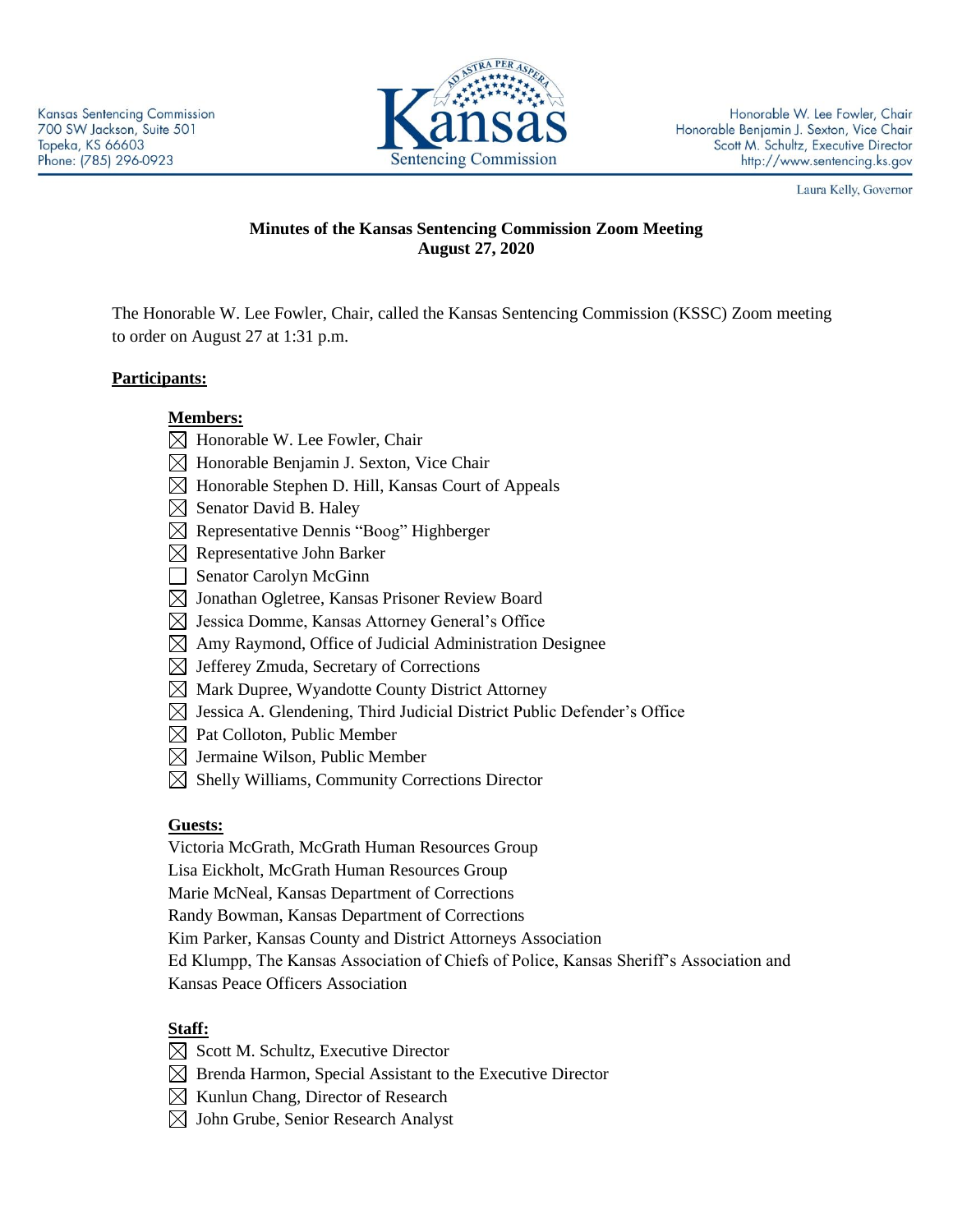- $\boxtimes$  Kira Johnson, SB 123 Program Director
- $\boxtimes$  Trish Beck, Program Assistant
- $\boxtimes$  Jamie Mai, Administrative Assistant
- $\boxtimes$  Christopher Lyon, Staff Attorney
- $\boxtimes$  Francis Givens, Special Projects Director
- $\boxtimes$  Melissa Zoesch, Finance Director

### **Approval of Proposed Agenda**

Chair Fowler asked if there were any objections or additions to the agenda. Chair Fowler added discussion of the KSSC Workshop to the agenda and the agenda was accepted as modified.

### **Approval of July 23, 2020, KSSC Meeting Minutes**

Chair Fowler referred to the July 23, 2020, minutes. The Honorable Stephen Hill moved to approve the minutes. Vice Chair Sexton seconded the motion. The motion carried.

#### **KSSC Compensation Study Report**

Lisa Eickholt, McGrath Human Resources Group Consultant presented the *KSSC Salary Study Executive Report* to the Commission. Executive Director Schultz shared the KSSC Personnel and Compensation Committee's recommendation to approve the recommendations of the report, which included research analyst classification specifications regarding minimum qualifications, title changes or proposed job title changes to four positions, and to adopt Option Two implementation proposal. Committee members agreed to provide any assistance to the Governor's office to gain staff salary increases. McGrath Human Resources Group also offered assistance at no charge, if needed.

The Honorable Stephen Hill moved to accept the Personnel & Compensation Committee's recommendation. Vice Chair Sexton seconded the motion. The motion carried.

### **Review and Approval of SB 123 Graduated Sanctions Model for Provider Compliance**

Kira Johnson, SB 123 Program Director, presented to the Commission a proposal of *Graduated Sanctions Model of Corrective Action for SB 123 Providers.* The model included four stages of an incremental process by which corrective action could be initiated in response to violation of program policy by providers. The model steps were:

- 1. *Education:* the initial step for the majority of violations which would include educational outreach and a time-limited correction period;
- 2. *Probation:* the secondary stage for moderate violations or failure to adequately address violations at the Education stage which would include educational outreach and a time-limited correction plan;
- 3. *Suspension:* a temporary suspension of a provider's certification or ability to bill for services due to persistent inability to resolve violations at the Education stage or a more serious violation; and
- 4. *Termination:* a permanent revocation of certification and right to bill for services due to egregious violation which could be immediate or through due process to remove certification.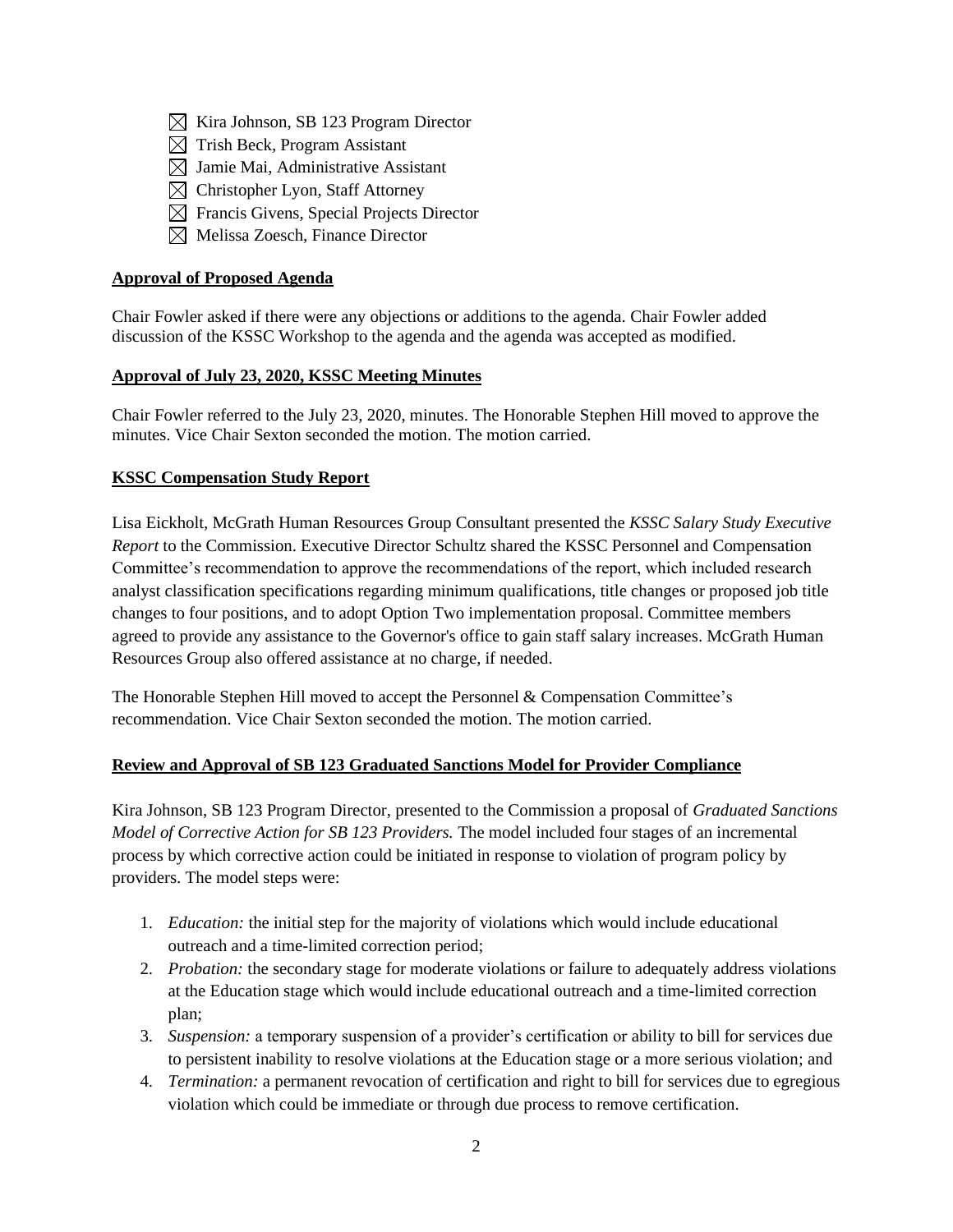Amy Raymond moved to approve the model for future policy discussion. Jermaine Wilson seconded the motion. The motion carried.

### **Review and Approval of FY 2021 Prison Population Projections**

Joh Grube, Senior Research Analyst, presented the *FY 2020 Prison Population Projections* to the Commission. Vice Chair Sexton moved to approve the projections. Jonathan Ogletree seconded the motion. The motion carried.

#### **Review and Approval of Revisions to 2020 Journal Entry Sentencing Forms**

Vice Chair Sexton presented the proposed changes to the 2020 Journal Entry of Judgment Form including,

- Page 5 Section VII., Box 12, checkboxes and language added to recap what specific counts have Firearms Special Rule finding and Domestic Violence designation; and
- Page 2 of Additional Offenses Box 6, removal of checkbox and language stating "Withheld" authority of court services/community corrections to impose intermediate sanction pursuant to K.S.A. 21-6604(s) or (t).

Amy Raymond moved to approve the revisions. Shelly Williams seconded the motion. The motion carried.

### **KSSC Legislative Committee Update**

Executive Director Schultz provided an update on the activities of the Legislative Committee.

#### **2020 KSSC Workshop Discussion**

Chair Fowler discussed with the Commission whether to proceed with the plan to have the 2020 KSSC Workshop in-person or to meet exclusively by Zoom meeting. After hearing feedback, Chair Fowler made the executive decision to hold the two-day workshop in September through a virtual Zoom meeting. No objections were made.

### **Agency Report**

Executive Director Schultz provided an update on the agency's latest activities since the last meeting. Mr. Schultz stated that KSSC staff remains working from home with an employee rotation of one staff member assigned to work in the office daily. Mr. Schultz informed the Commission that progress has been made with the Telehealth federal grant and that the 2020 Desk Reference Manual was nearly finished. Mr. Schultz also discussed the upcoming Special Rules and PSI & Journal Entry Basics webinars.

### **Adjournment**